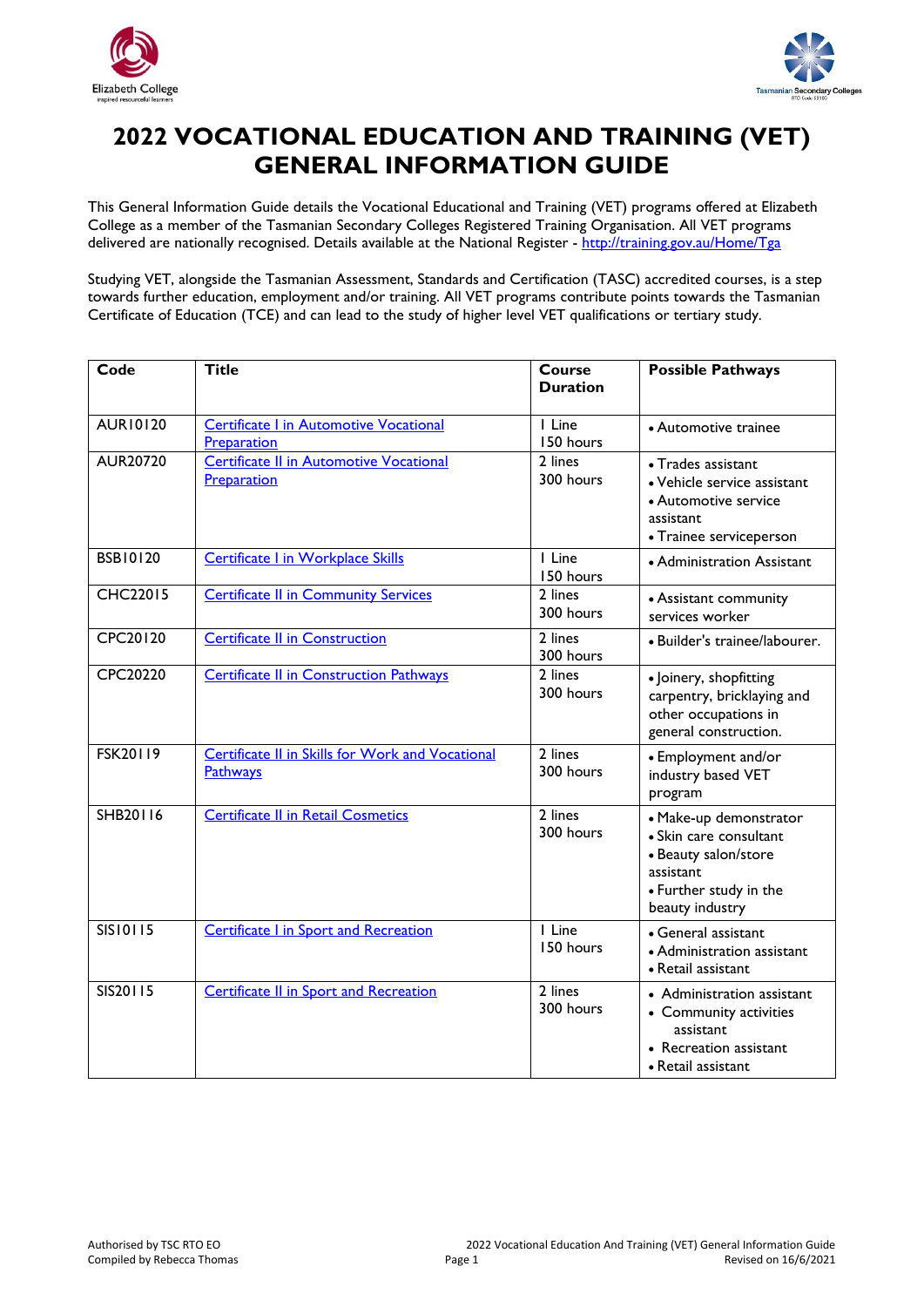| SIT20116 | <b>Certificate II in Tourism</b>            | 2 lines<br>300 hours | • Documentation clerk for a<br>tour wholesaler<br>• Museum attendant<br>• Receptionist and office<br>assistant in conferencing,<br>retail travel, tour<br>operations<br>• Retail sales assistant in an<br>attraction |
|----------|---------------------------------------------|----------------------|----------------------------------------------------------------------------------------------------------------------------------------------------------------------------------------------------------------------|
| SIT20316 | <b>Certificate II in Hospitality</b>        | 2 lines<br>300 hours | • Bar attendant<br>• Bottle shop attendant<br>• Café attendant<br>• Catering assistant<br>• Food and beverage<br>attendant<br>• Front office assistant<br>• Gaming attendant<br>• Porter<br>• Room attendant         |
| SIT20416 | <b>Certificate II in Kitchen Operations</b> | 2 lines<br>300 hours | • Breakfast cook<br>• Catering assistant<br>• Fast food cook<br>• Sandwich hand<br>• Take-away cook<br>• Apprenticeship<br>commercial cookery                                                                        |

Subject to MoU arrangements, the Tasmanian Secondary Colleges RTO, code 60100, will be the registered training organisation for this/these qualification/s.

This guide is accurate at the time of publication.

The qualification name and code may be subject to change due to training package updates. The TSC RTO transitions to new qualifications as soon as approved by ASQA and available on TGA.

# **What do I have to do to get into a VET program?**

- Step 1 Complete a preliminary enrolment
- Step 2 **Attend a suitability interview**
- Step 3 If found suitable, enrolment process finalised

#### **Why do you have to be interviewed?**

- The interview process ensures that you are committed to the VET program, and provides an opportunity to experience a real interview in a non-threatening environment
- Assesses whether you are ready for on-the-job training
- Ensures you have the necessary skills to be successful in the workplace

#### **What should you do to prepare for the interview?**

- Dress as if you are going for a job interview.
- Be prepared to answer questions like: Why do you wish to do your chosen program? Why this career path?
- Be prepared to talk about yourself
- Bring your resume.

# **What is Recognition of Prior Learning (RPL) and Credit Transfer (CT)**

All VET programs build on what you already know and can do. RPL is a system that allows you to be given credit for existing skills and knowledge that you have attained through work or general life experience. Elizabeth College also recognises AQF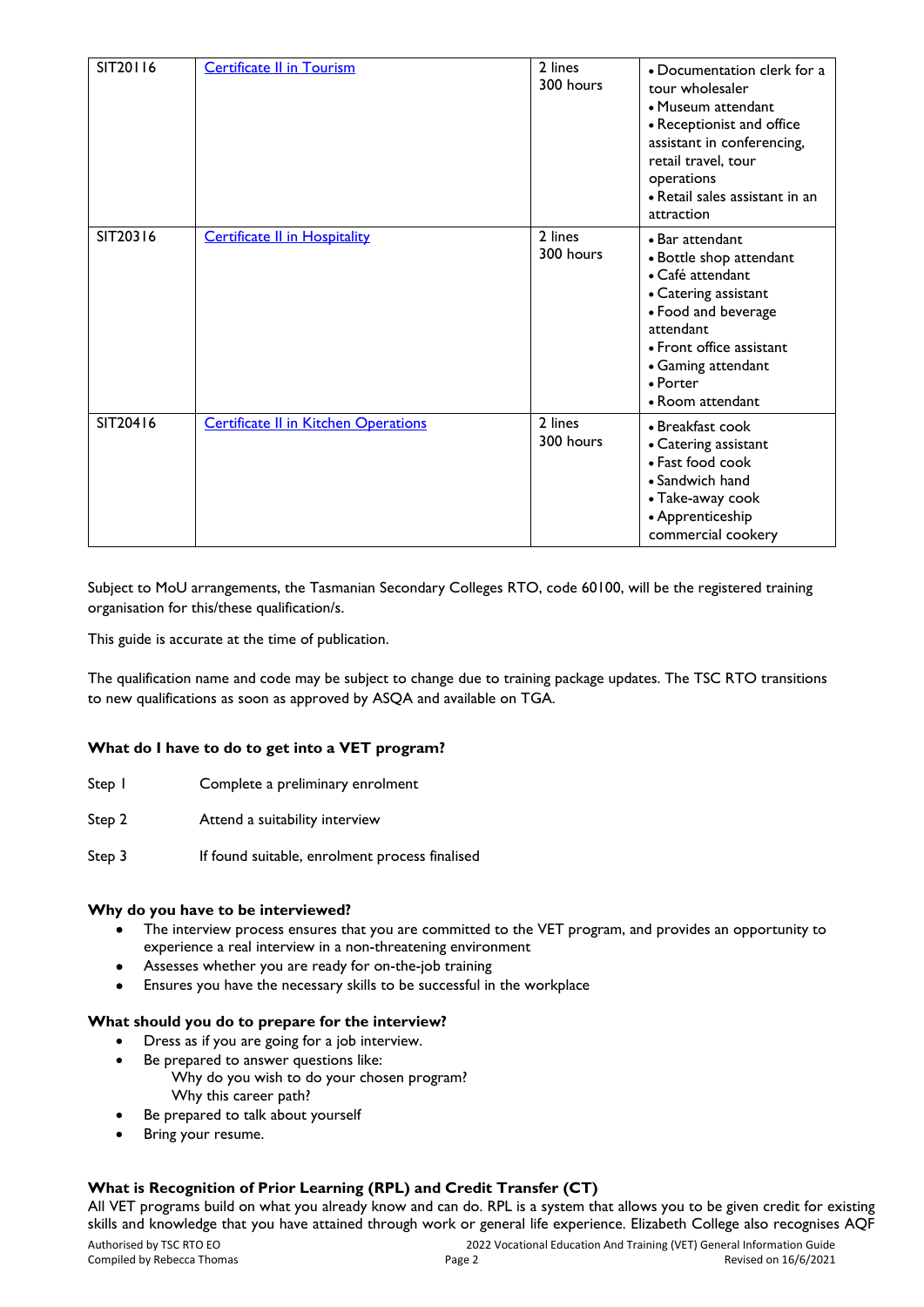qualifications and Statements of Attainment issued by other Registered Training Organisations and provides Credit Transfer for unit/s of competency achieved. Students are encouraged to apply for RPL and/or CT and the VET Program Coordinator will provide the required information on how to do this at the first formal program session.

## **Unique Student Identifier (USI)**

All students are required to have a USI in order to receive a certificate or statement of attainment for units of competency achieved. Details about the USI are available at <http://www.usi.gov.au/Pages/default.aspx>

VET Coordinators will support students to create a USI at the commencement of the year.

#### **The VET Program Coordinator is the person who:**

- is responsible for your VET program training and assessment
- is your Student Advisor, the first person to consult should problems arise
- organises your vocational placement
- visits you on vocational placement

#### **Induction Process**

Induction for successful applicants occurs at the commencement of the VET program.

#### **What should I do to be successful in a VET program?**

- Attend all vocational placement days and classes
- Be punctual
- Dress appropriately
- Be prepared to work, follow instructions and learn new skills
- Have an appropriate attitude to work
- Be keen to learn, ask questions and demonstrate your skills
- Follow instructions
- Behave appropriately

#### **What is Work Placement?**

Work placement gives you the opportunity to experience on-the-job training in a workplace related to your VET program. During work placement you will be given the opportunity to carry out the same work as an employee of the organisation. Most VET programs offer work placement. Please speak with the program coordinator to find out more.

#### **Who is the Workplace Supervisor?**

The Workplace Supervisor is the contact person at the organisation to which you have been assigned for work placement. You may work directly with this person or work with other people in the organisation, depending on the training program they have developed for you.

#### **The Workplace Supervisor will:**

- greet you on your first day
- introduce you to people you are likely to be working with
- oversee your progress while on work placement
- provide you with a safe working environment
- provide feedback which forms part of your overall assessment in the VET program.

# **Where else can I obtain support?**

# **Student Support**

Support is provided through the school's Student Services, VET Coordinators and Workplace Supervisors. Talk to your VET Program Coordinator for more information.

#### **Staff Responsible for Access and Equity**

This is the responsibility of the Assistant Principal in charge of Student Support and all VET Program Coordinators.

#### **Provision of Literacy, Language and Numeracy**

VET programs have a focus towards literacy, numeracy and language. However, it is recommended that students undertake suitable subjects in the areas of Mathematics and English in conjunction with their VET program should there be a need for additional support in these areas.

#### **Assessment Procedures**

Elizabeth College practises a range of teaching and learning styles to suit the needs of students. VET assessment is competency based. You will be informed of the units that make up your qualification and what is required to achieve